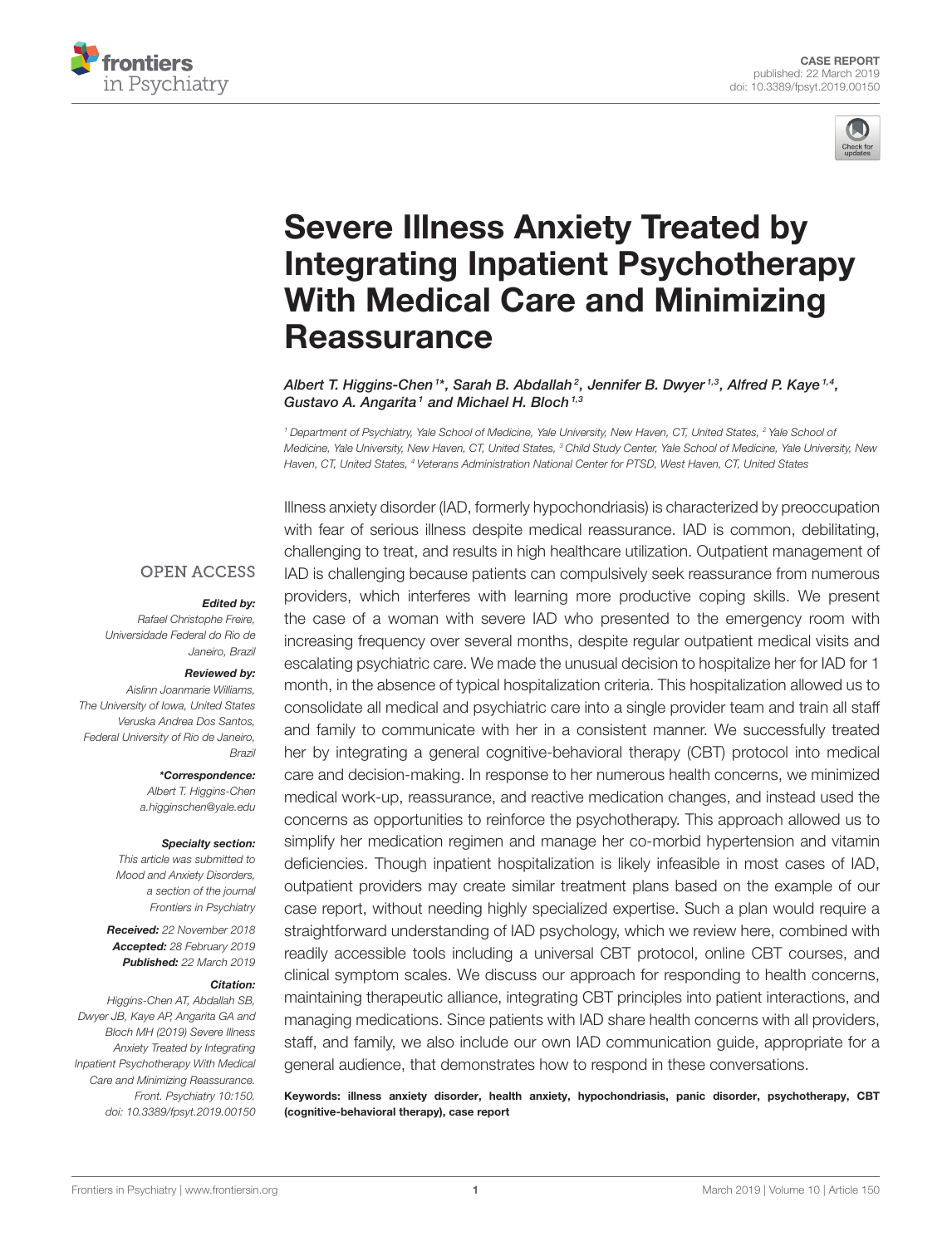## INTRODUCTION

Illness anxiety disorder (IAD) is characterized by excessive concern about acquiring or having serious medical illnesses that interferes with normal functioning, persisting despite normal medical workup and reassurance. Patients with IAD may seek excessive medical care or request frequent changes to medical care (care-seeking type), or may avoid medical care, fearing the possibility of true disease, or adverse effects of treatment (careavoidant type). IAD and somatic symptom disorder are DSM-5 diagnoses that correspond best to hypochondriasis in DSM-IV. Illness anxiety is common, with studies reporting lifetime prevalence of 2–13% in the general population, and 5–30% in patients with comorbid medical conditions [\(1,](#page-5-0) [2\)](#page-5-1). Previous experiences with illness, especially those associated with strongly negative emotions can contribute to anxiety disorders including IAD [\(3,](#page-5-2) [4\)](#page-5-3). Severe IAD often results in high healthcare utilization and is unlikely to resolve sporadically [\(5\)](#page-5-4). Thus, all physicians should be prepared to work with IAD patients and refer them for proper treatment.

Well-intentioned physicians may try repeatedly reassuring patients or changing medical management to allay patients' anxieties, but unfortunately this is counter-productive in the absence of concurrent psychotherapy. According to cognitivebehavioral models that form the basis for effective evidencebased treatment for IAD [\(6\)](#page-5-5), the relief associated with reassurance makes the patient more likely to seek reassurance in response to future health concerns. Similarly, changing medical management based solely on patient anxiety only results in worse anxiety to the new plan. Both actions distract from psychotherapeutic interventions targeting underlying cognitive biases that generated anxiety in the first place. Many generalized cognitive-behavioral therapy (CBT) protocols may be effectively applied to IAD [\(2\)](#page-5-1). However, the primary challenge for IAD treatment is integrating CBT with medical care. Our case highlights this challenge and can serve as a guide for any outpatient provider to integrate readily available resources to treat IAD.

## CASE REPORT

We present a woman in her 40's who was never married, lived with mother, boyfriend, and three children, and was unemployed and on Social Security disability. She had a 20-year history of generalized anxiety and major depression that was in remission for the past 5 years with outpatient therapy, escitalopram 40 mg, and lamotrigine 100 mg daily. Medical conditions included hypertension, long-standing iron deficiency anemia, a 30 packyear history of tobacco use, but no alcohol or substance use. She had faced numerous health problems in various family members over the past 2 years, most notably her brother's sudden unexpected death shortly after doctors told him he was in remission from a serious illness. Other family diagnoses included cancer, stroke, retinal detachment, bipolar disorder, and multiple suicides.

The patient developed severe illness anxiety shortly after her son's ICU hospitalization for influenza. She ruminated about

health, worried that she or her loved ones would die, and researched symptoms and medications on the Internet for over 4 hours each day. She began presenting to the emergency room (ER) for normal physical sensations and anxiety-related symptoms, and each time she was reassured by a normal medical workup. Over the next 3 months, the frequency of ER visits steadily increased despite escalating psychiatric care, medication changes, and regular outpatient medical visits. She started aripiprazole but self-discontinued it, believing it caused a dizzy spell and a globus sensation, even though these symptoms began before the aripiprazole trial. The globus sensation caused a fear of choking for 2 weeks, so she ate very little and lost 20 pounds. One poor-quality EKG in the ER showed prolonged QTc of 490, prompting her to call her primary medical doctor (PMD) daily for a week despite subsequent normal EKGs. She entered an intensive outpatient program (IOP), which attempted to trial various medications over 2 months while tapering lamotrigine and escitalopram. She also had her first inpatient psychiatric hospitalization for 3 days for passive suicidal ideation. Clomipramine was discussed for possible obsessive-compulsive disorder (OCD). However, each time a new medication was started she read about side effects, believed she had them, and presented to the ER.

Four months into her IAD course, her PMD measured a blood pressure of 210/120 after she had stopped her lisinopril and hydrochlorothiazide for 2 months from fear of side effects. She had no symptoms and resumed her antihypertensives. However, she began checking her blood pressure 5 or more times per day, constantly worried about having a stroke, and presented to the ER ten times in 1 week. Given she had utilized so many emergency resources, she was considered for standard psychiatric hospitalization but did not meet criteria. Our inpatient unit was able to offer intensive psychotherapy, so she was transferred to us.

On admission, she reported her mood as anxious and depressed, with no suicidal ideation. Scales administered for self-reported symptoms indicated severe IAD (**[Table 1](#page-2-0)**). They also indicated moderate depression and severe panic, but her presentation was more consistent with IAD. We also considered generalized anxiety disorder (GAD), but her ruminations focused primarily on health and not on other topics. The only lifetime symptom on a Y-BOCS symptom inventory for OCD was "concern with illness or disease" so we did not complete a Y-BOCS scale, as any findings would be more consistent with IAD. Laboratory studies were notable for iron-deficiency anemia (Hgb 8.6, ferritin 3, at her baseline), low vitamin D, and borderlinelow vitamin B12. For these long-standing deficiencies we tested transglutaminase IgG/IgA levels but they did not indicate celiac disease. MMSE was 30/30.

We diagnosed the patient with IAD with minimal somatic symptoms. Given comorbid depression, we opted for CBT using the Unified Protocol for Transdiagnostic Treatment of Emotional Disorders (UP) [\(7\)](#page-5-6). We completed 12 CBT sessions, three times per week for up to 90 min each, at a rate of about one UP workbook chapter per session. We provide UP worksheets to record her thoughts, feelings, sensations, and behaviors in different contexts. UP chapters addressed: (1) motivations for change, (2) reducing cognitive distortions by recognizing and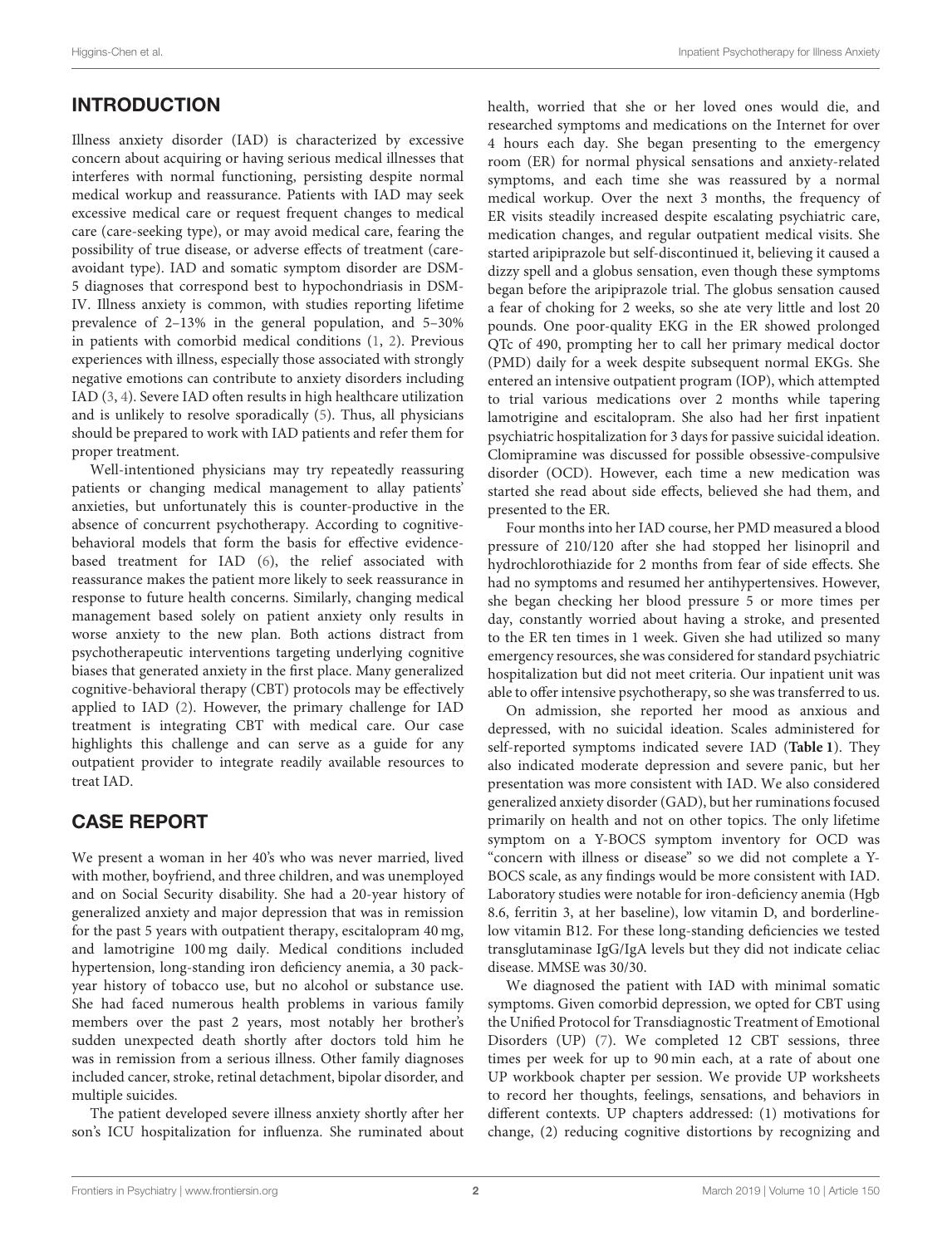<span id="page-2-0"></span>

| <b>Admission</b> | <b>Discharge</b> | Outpatient | <b>IOP</b>               | <b>IOP</b>               | <b>IOP</b> | Outpatient |
|------------------|------------------|------------|--------------------------|--------------------------|------------|------------|
|                  |                  | 6          |                          | 10                       | 15         | 24         |
| 41               | 45               | 35         | 27                       | $\overline{\phantom{a}}$ | -          | 10         |
| 19               | 8                |            |                          | 5.                       |            | 4          |
| 19               | $\sim$           | $\sim$     | $\overline{\phantom{a}}$ |                          |            |            |
|                  |                  |            |                          |                          |            |            |

*SHAI, Short Health Anxiety Inventory; maximum 54; score* > *27 supports diagnosis of IAD over other anxiety disorders. PHQ-9, Patient Health Questionnaire for depression; maximum 27; score* > *20 supports diagnosis of severe depression, 15–19 moderately severe, 10–14 moderate, 5–9 mild, 0–4 minimal. PDSS, Panic Disorder Severity Scale; maximum 28; score* > *14 supports diagnosis of severe panic, 10–13 moderate, 6–9 mild, 2–5 minimal. IOP, intensive outpatient program. We also performed a Y-BOCS symptom inventory which did not find evidence for current or past obsessive-compulsive disorder.*

correcting automatic negative appraisals of situations as well as weighing evidence, (3) increasing distress tolerance through mindfulness and non-judgmental awareness of emotions, (4) reducing emotional avoidance, and (5) exposure therapy to anxiety-provoking stimuli.

We also introduced a simple cognitive model of illness anxiety (**[Figure 1](#page-3-0)**): her fears of being sick or experiencing serious medication side effects made her anxious, so she either avoided the problem (e.g., by refusing medications) or sought reassurance, and the reward of her short-term relief only made her original thoughts stronger. She realized that to break this cycle, she needed to replace reassurance-seeking with other coping skills and expose herself to the anxiety-provoking stimuli she was avoiding, and this realization allowed her to better engage in therapy.

Importantly, this psychotherapy used a readily accessible protocol and did not involve specialized CBT for IAD, as multiple generalized forms of CBT are effective for IAD [\(2\)](#page-5-1). The key advance of this case was to incorporate psychotherapeutic principles into medical care and decision-making. To that end, we encouraged the patient to apply the IAD cycle and the CBT concepts during any conversation about medical care. For example, we had opted to simplify her medication regimen as much as possible, as we felt over-fixation on medications in the outpatient setting had worsened her illness anxiety and distracted from psychotherapy. We established a plan early on to increase her mid-taper escitalopram dose from 15 to 20 mg, finish her lamotrigine taper, increase her antihypertensives and start iron and vitamin supplements. As expected, she expressed numerous concerns about the changes, often changed her mind about what she wanted and why, frequently researched side effects on the computer, and often refused changes. We recognized these behaviors were manifestations of avoidance common in anxiety disorders, and thus changing the plan based on her concerns would worsen her anxiety in the long term. We responded by having long, patient conversations with her about why the plan would help her and made very few changes to it. We frequently redirected her attention to the IAD cycle, and eventually she realized the primary problem was her anxiety rather than valid concerns about side effects.

The medications also became a form of exposure therapy. For example, when she had fears that a vitamin B12 injection would cause anaphylaxis, we incorporated it into a therapy session by asking her to describe her emotional experience and remind herself of the IAD cycle while receiving the injection. She feared the lamotrigine taper would cause a seizure, so she asked us numerous times to delay the taper and sought reassurance for weeks after it was stopped. For psychotherapy purposes, we did delay a dose reduction by 3 days and asked her to notice the result. She had predicted this would reduce her anxiety, but it actually caused far greater anxiety over those 3 days as she awaited the eventual dose change. In later therapy sessions, she developed the insight that this was an example of unhelpful emotional avoidance. Ultimately, she finished her lamotrigine taper and received escitalopram 20 mg and vitamins B12 and D. However, she did not consistently take iron or the increased antihypertensive dose during the admission.

We also had her apply the IAD cycle when she approached us multiple times per day about various minor symptoms and normal physical sensations (tight muscles, pinching sensations, sweaty palms, etc.). While we addressed any possibly emergent medical concerns, we deliberately avoided immediate clinical assessments and reassurance for most benign symptoms. Instead, we calmly asked her to apply psychotherapy principles to each concern, so she eventually realized that any reassurance-seeking would only bring temporary relief and worsen her anxiety in the long term. Psychoeducation was provided on anxiety symptoms and on how to manage symptoms in a non-medical manner (e.g., tennis ball self-massage for tense muscles). Several times she expressed frustration that her medical concerns were not addressed, stating, "Psychiatric patients can have medical problems too!" We maintained the therapeutic alliance through self-disclosure: we told her that as physicians, we did feel uncomfortable not immediately addressing her medical concerns but employed this communication strategy because it was in her best interest and we wanted to help her recover.

The patient regularly raised her health concerns with all staff on the unit and her family throughout her hospitalization. Thus, we implemented multiple psychoeducation sessions for staff and family so they could understand why IAD was driving the patient to seek reassurance, avoid getting frustrated with the patient, and respond appropriately. Furthermore, we created a written communication guide that includes specific scenarios and responses along with CBT principles they could discuss with the patient. We provide a modified copy here in the **[Supplementary Information](#page-4-0)**.

For continuing care after discharge, we sent the communication guide and UP to outpatient psychiatric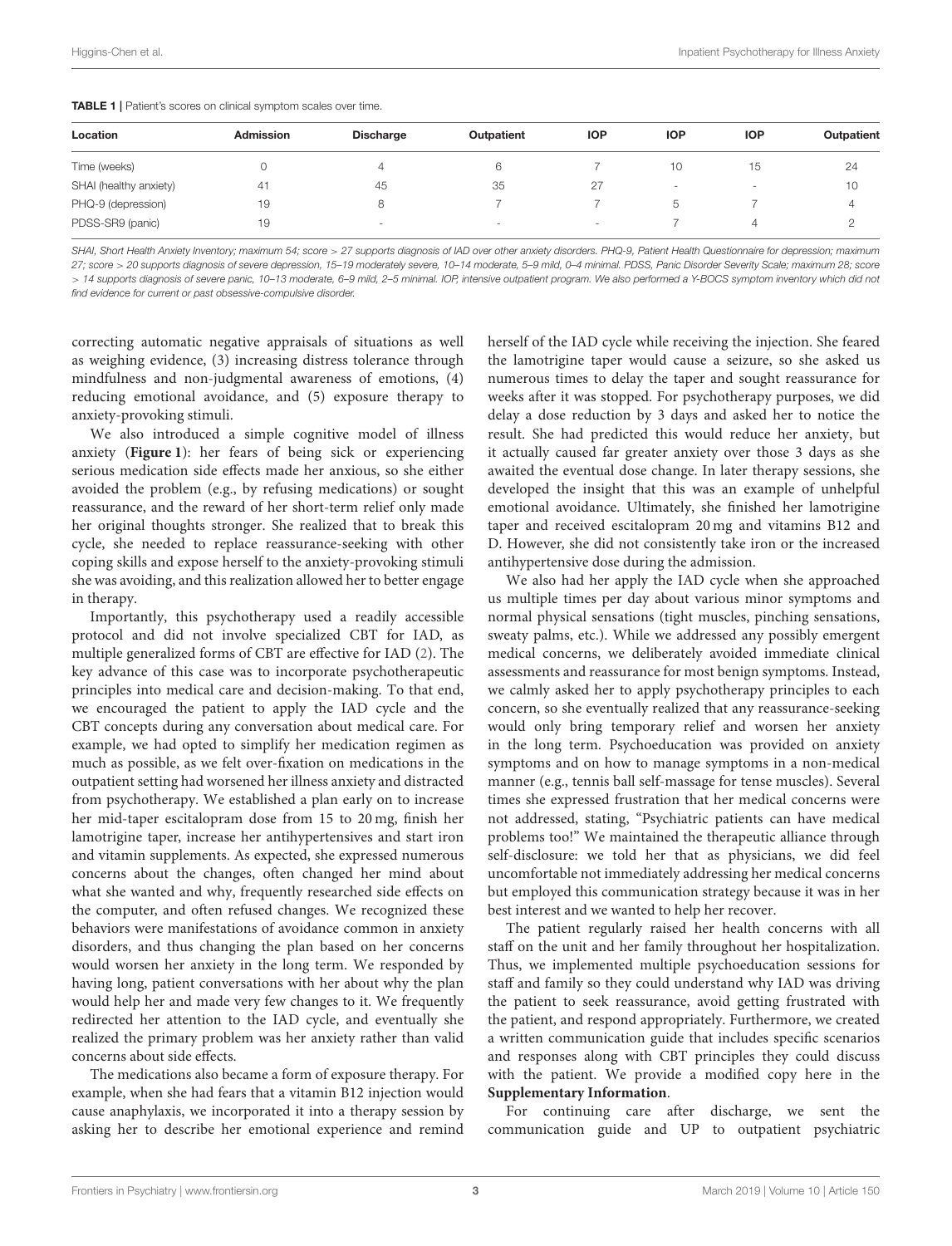

<span id="page-3-0"></span>and medical providers to continue the management strategy that worked well in the inpatient setting. We also prescribed an online course specifically designed for health anxiety through the website ThisWayUp [\(https://thiswayup.org.au/\)](https://thiswayup.org.au/). We suggested further ThisWayUp courses on panic, depression, and stress management which she completed over 3 months after discharge. A visiting nurse would administer her medications to provide continuing exposure therapy and ensure her hypertension was adequately addressed. Though she had significant anxiety about leaving the hospital, she discharged home without difficulty after 1 month.

Though she still met criteria for severe IAD at discharge (**[Table 1](#page-2-0)**), this was expected given that 3 months of psychotherapy are needed to observe clear benefits of CBT [\(2,](#page-5-1) [8\)](#page-5-7). Nevertheless, she had learned skills that allowed her to better function with her anxiety in the community without regularly presenting to the ER. We followed up with the patient 4 months after discharge, after she had finished her treatment at IOP level of care and the ThisWayUp online course. Though she still had some anxiety, she no longer met criteria for IAD (**[Table 1](#page-2-0)**), spent almost no time on Internet research, and was able to address a family member's surgery without significant anxiety. She received continued care for severe hypertension, vitamin deficiency, and anemia, including with intravenous iron. She made a total of 4 ER visits over 4 months, substantially lower than the 10 visits in 1 week prior to admission.

### **DISCUSSION**

Our case demonstrates the utility of integrating psychotherapy with medical care in treating IAD, and many aspects of our management can be replicated by outpatient medical providers. Measurement-based care through clinical symptom scales can help provide the proper diagnosis. For example, the cardinal symptoms and underlying psychology behind OCD, panic disorder, and IAD overlap significantly, but clinical scales can adequately distinguish between them [\(9\)](#page-5-8). We used the 18-item Short Health Anxiety Inventory (SHAI; 0–3 scale for each item). Various cutoff scores for IAD have been utilized, ranging from 15 to 38, with 27 providing balance between sensitivity and specificity when differentiating between IAD and other anxiety disorders [\(10\)](#page-5-9).

Cognitive behavioral therapy (CBT) is the mainstay of treatment for IAD. No CBT subtype has yet proven superior to our knowledge. Several studies support CBT [\(8,](#page-5-7) [11,](#page-5-10) [12\)](#page-5-11) or specific subtypes, including cognitive [\(13\)](#page-5-12), exposure response [\(13\)](#page-5-12), group [\(14\)](#page-5-13), or mindfulness CBT [\(15\)](#page-5-14). In the outpatient setting, therapy may take 3 or more months to demonstrate improvements over standard care, but the benefits usually persist even at 5-year follow-up [\(2,](#page-5-1) [8\)](#page-5-7). Online CBT for health anxiety and comorbid depression is an effective supplement or alternative to in-person psychotherapy [\(16,](#page-5-15) [17\)](#page-5-16). Online courses such as ThisWayUp [\(https://thiswayup.org.au/\)](https://thiswayup.org.au/) have the additional benefit of incorporating clinical symptom scales reported to the prescribing physician.

Medications can supplement IAD treatment. Randomized controlled trials support efficacy of SSRIs in treating IAD though they are less effective than psychotherapy [\(18,](#page-5-17) [19\)](#page-5-18). Case reports suggest TCAs such as clomipramine may also be helpful [\(6\)](#page-5-5). However, IAD patients often prefer and tolerate psychological treatment better than pharmacological treatment [\(20\)](#page-5-19). Providers should be aware that excessive focus on medications to treat IAD may actually worsen the anxiety.

While most medical providers may not provide dedicated psychotherapy, they can help reinforce CBT skills in the setting of medical decision-making if they are familiar with the concepts. The model we taught to our patient, family, and staff illustrates the core mechanism of IAD and how CBT targets different features of IAD (**[Figure 1](#page-3-0)**). IAD worsens over time because of the self-reinforcing cycle of anxiety and safety behaviors. An obsessional thought or fear of illness causes anxiety, which prompts the patient to either seek reassurance or avoid the issue. The temporary relief of the safety behavior is rewarding and strengthens the original obsessional thought and automatic behavior while also preventing the patient from realizing the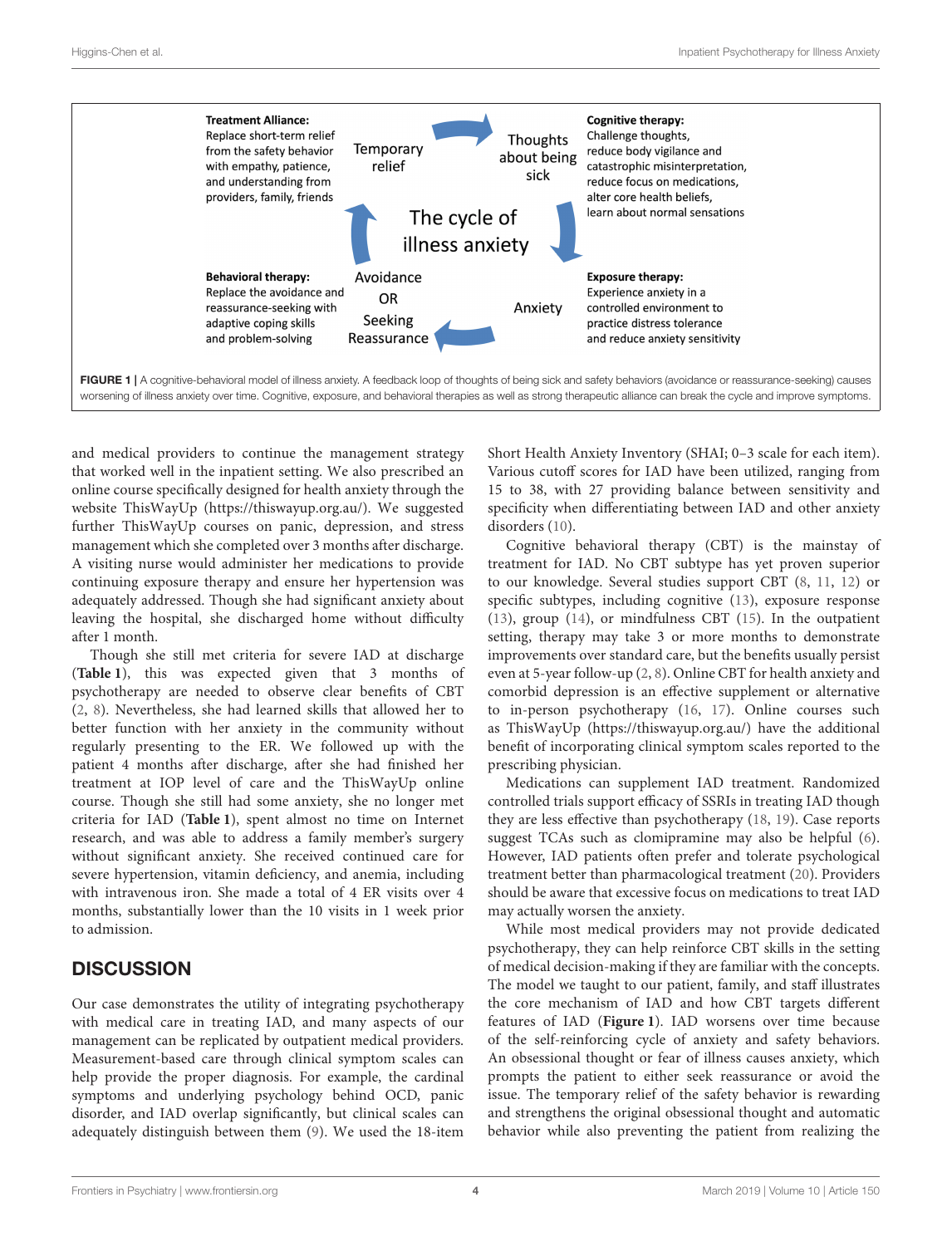fear was unfounded in the first place. Specific cognitive biases make patients particularly vulnerable to this cycle [\(9\)](#page-5-8). Increased intolerance of uncertainty drives patients to seek out expert opinion even if there is a negligible chance of disease. Increased body vigilance and catastrophic misinterpretation causes them to constantly scan their bodies and find evidence for serious illness. Core beliefs about health may be erroneous, e.g., "health means having no physical or mental symptoms at all." [\(6\)](#page-5-5) Psychotherapy systematically modifies these thoughts and behaviors.

The key advance of this case report is illustrating how to help patients apply CBT concepts in the context of realworld medical decision-making. Instead of offering immediate reassurance or reactive medication changes, we used a set of communication strategies to encourage the patient to employ CBT in response to all health concerns. Of note, patients with IAD raise health concerns with various medical providers, staff, and families. Based on our experience, all these individuals can be recruited to help the patient apply CBT assuming they receive proper psychoeducation. Thus, we present a communication guide (**[Supplementary Information](#page-4-0)**), appropriate for a general audience, that provides psychoeducation and communication strategies for everyone involved in the patient's care.

Integration of psychotherapy and medical care might be replicated in the outpatient setting by regular check-ins with psychiatric and medical providers who are in frequent communication with each other. In integrated primary care settings, providers with psychotherapy training could consult on cases and join medical visits with the primary physician. A plan should be developed between outpatient providers and the patient to avoid excessive ER visits. Nurses may be more effective than psychologists at engaging patients in IAD treatment [\(21\)](#page-5-20), as they can discuss both the psychological and medical issues. A visiting nurse can administer medications as a form of exposure therapy and reduce IAD's interference with important medical care.

Hospitalizing patients for IAD alone is likely not an option for most cases in the current healthcare system. However, in severe cases of IAD, it can be extremely difficult in the outpatient setting to prevent excessive medical care-seeking, and each time the patient receives reassurance this may reinforce maladaptive behavior. We observed that hospitalization limits the patient to a single combined team providing psychiatric and medical care, thus preventing reassurance-seeking from various ER providers and providing an opportunity for extinction of the maladaptive behavior. This is reminiscent of eating disorder treatment, where inpatient and partial hospitalization programs can impose limits on eating behaviors long enough for CBT to take effect. We suggest similar programs for IAD can be explored. In the future, such programs might not necessarily require a full month; a recent paper on a novel 4-day intensive protocol for OCD showed sustained remission for 4 years in 56 of 77 patients [\(22\)](#page-5-21). New treatment options for IAD are needed in modern healthcare systems, where psychotherapy and medical care are usually delivered by separate providers with very different training. This is problematic as patients may not be empowered to apply psychotherapeutic principles in the same setting where they are making healthcare decisions, and innovations in healthcare delivery are needed to address this issue.

In conclusion, evidence-based CBT is highly effective for the treatment of IAD, but a major challenge is integrating it into medical care. Though most physicians do not directly provide psychotherapy, they can care for patients by understanding the underlying psychology of IAD, helping patients apply CBT principles during medical decision-making, avoiding excessive reassurance or medication changes, and educating all staff and family about how to respond to patients' health concerns.

#### DATA AVAILABILITY

All datasets generated for this study are included in the manuscript and/or the **[Supplementary Files](#page-4-0)**.

### ETHICS STATEMENT

This study was performed in accordance with the provisions of the Declaration of Helsinki and the Yale University Human Subjects Committee. We obtained written informed consent from the patient authorizing publication of the clinical case. She read the case report before publication and her anonymity has been preserved.

### AUTHOR CONTRIBUTIONS

AH-C and SA served as primary physicians for the patient during the hospitalization, collected and analyzed the data, and wrote the manuscript. JD, AK, GA, and MB provided supervision for care of the patient and reviewed the manuscript.

### FUNDING

This work and AH-C was supported by the IMPORT grant 2R25MH071584-11, awarded to the Yale Department of Psychiatry by NIMH. JD was supported by the grant T32 MH018268-33. AK was supported by grants T32 MH19961 and T32 MH14276. Support was provided by the Clinical Neuroscience Research Unit at the Connecticut Mental Health Center and the State of Connecticut Department of Mental Health and Addiction Services. This publication does not express the views of the Department of Mental Health and Addiction Services or the State of Connecticut. The views and opinions expressed are those of the authors.

### SUPPLEMENTARY MATERIAL

<span id="page-4-0"></span>The Supplementary Material for this article can be found [online at: https://www.frontiersin.org/articles/10.3389/fpsyt.](https://www.frontiersin.org/articles/10.3389/fpsyt.2019.00150/full#supplementary-material) 2019.00150/full#supplementary-material